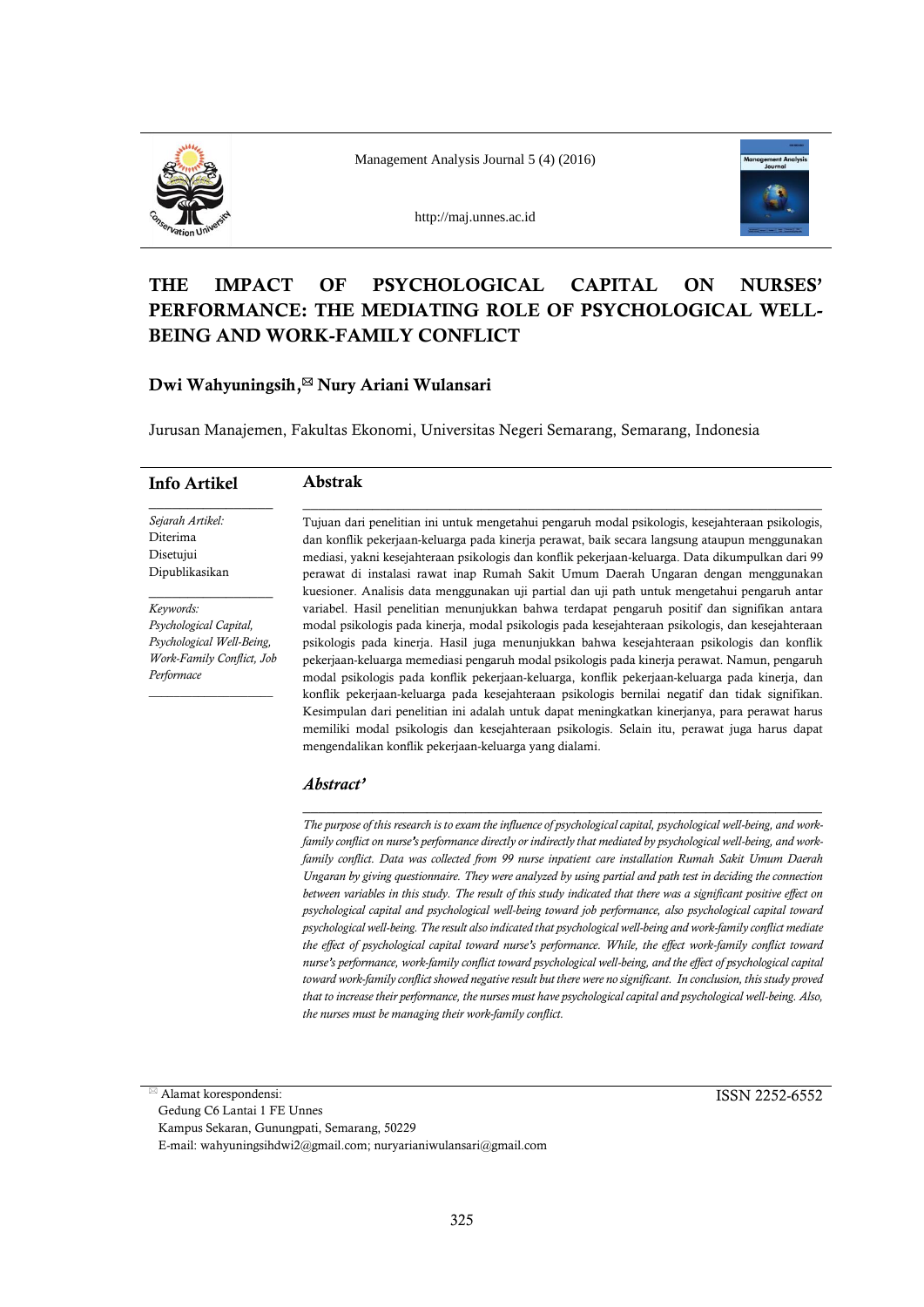# **INTRODUCTION**

Organisation performance basically is influenced by employees' performance which leads to profitability and the success of organisation (Susanty & Miradipta, 2013 & Dewi & Martono, 2015). Performance is a result of work in certain periode alligned to various possibility, for example standards, targets/goals or previously determined criteria (Ghoniyah & Mansurip, 2011). Meanwhile, Ranihusna (2010) stated that performance is a result achieved by someone in carrying out the task for its ability, effort and opportunity.

Various factors are able to influence employee performance, such as psychological capital (PsyCap). The research of Luthans et al. (2008) showed that PsyCap can help the employees to create desired performances. It is caused by having confidence that contributes to succeed at multiple tasks, making an optimism for the success of work, and preserving towards hope in achieving the goals, as well as sustaining and bouncing back and even beyond (resiliency) to attain success (Luthans, 2010).

Employee with good PsyCap will influence his psychological well-being. (Morgan & Luthans, 2015) Employee with a good PsyCap can be identified by positive judgement on his life event which creating a feeling of psychological well-being within in (Morgan & Luthans).

Psychological well-being by employee will influence perfomance resulted (Hairudinor, 2014). Psychological well-being can improve the performance because the employee had psychological well-being tends to have a good self acceptance, a positive relationship to other parties, and good ability to control the surroundings (Hairudinor, 2014).

Besides, PsyCap had enables to reduce the conflict of family-work. The reason is that the employee having high level of psychological capital possess ability and confidence to carry out well the given task (Karatepe & Karadas, 2014)..

Study by Hanif and Naqvi, (2014), and Tewal and Tewal, (2014) showed that work and family conflict give impact on low performance result. Work-family conflict oftentimes happens because employee cannot share the time for work and family. As a result, the employee does not focus on his work which influence the performance.

On the other side, it is not only PsyCap that influences the performance created, but also the existence of psychological well-being and family-work conflict which enable to influence PsyCap on performance. Psychological capital had will influence the performance when employee perceives psychological well-being in workplace as well as ability to control familywork conflict occured (Polatci & Akdoğan, 2014).

For married employee, it is important to balance family and work life since family life can influence psychological well-being perceived (Sianturi & Zulkarnain, 2013). Employee happines is gained through interaction with important people in his circle, including family dan peers in his workplace (Sianturi & Zulkarnain, 2013).

Working as a nurse in inpatient care installation demanding hours of working and having working shift which leading to keep on duty in the night and weekend will limit the time to spend with family (Yildrim & Aycan, 2008 & Guntur, 2012). As a nurse, PsyCap presumably makes nurse: being confident in taking quick action to save patient life, having hope that all patients will be healed, having high optimist to cure patients, putting full effort to revive from adversity, such as inpatient who cannot be healed anymore (Luthans, 2010).

Based on those phenomena, this study has a purpose to examine the influence of PsyCap, psychological well-being, and work-family conflict on nurse performance, both directly and using mediator, that is psychological well-being and work-family conflict.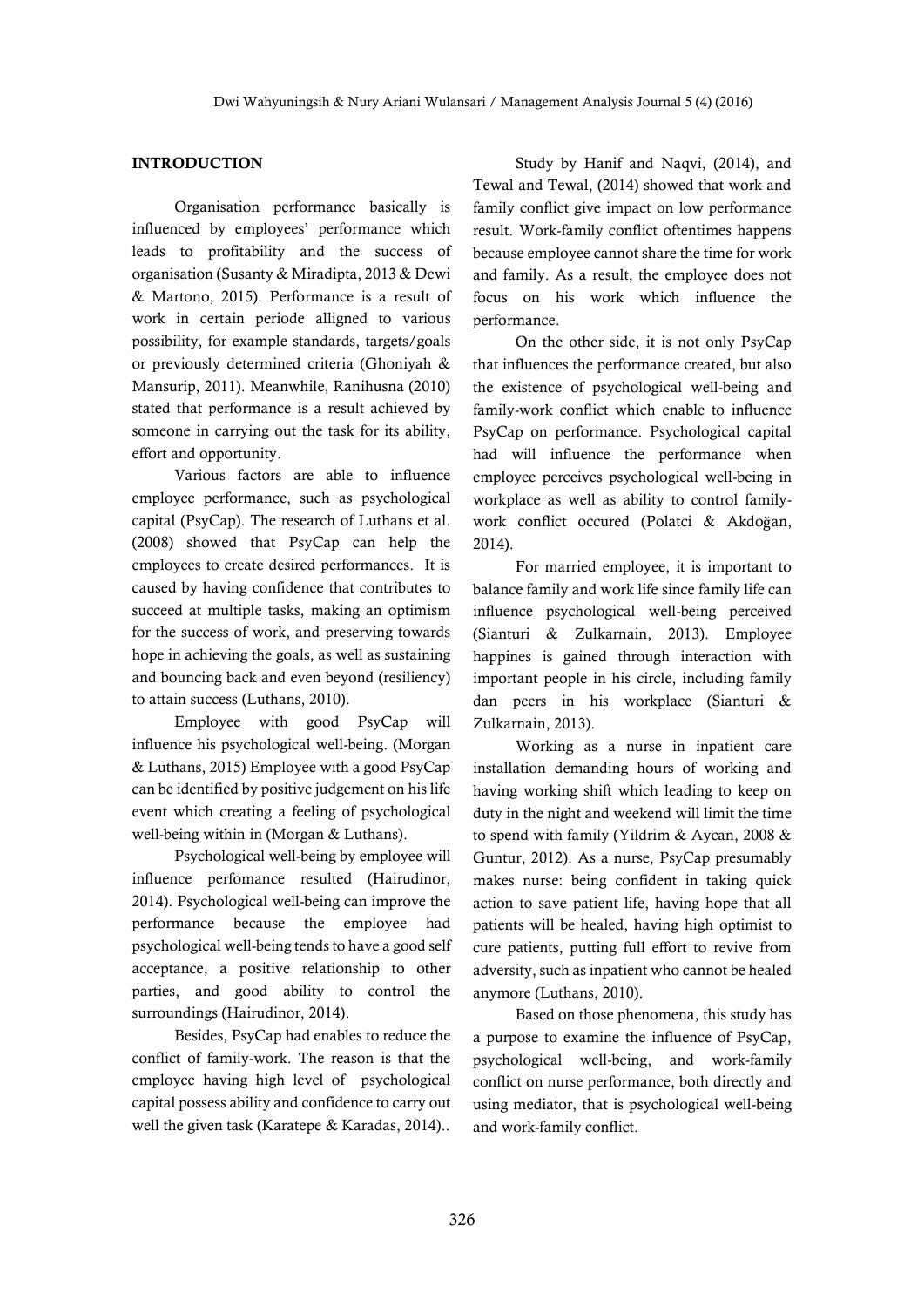#### **Hyphothesis Development**

Psychological well-being is various functions of individu as human, such as having positive relationship with other people, competence, and meaning and purpose of life (Diener, et al., 2010). The psychological wellbeing perceived by nurses in the workplace can be influenced by many factors, one of which is psychological capital. This is because creating PsyCap is based on positive judgments of events occurring in the nurse, such as optimism that will be better than past events, having high confidence and passion to bounce back when get failed at present events, and having hopes and goals for future events.

Various positive judgments on these various events are capable of causing psychological well-being in nurses (Morgan & Luthans, 2015). This study was also supported by previous research (Avey et al., 2010; Polatci & Akdoğan, 2014 & Morgan & Luthans, 2015).

H1: Psychological capital has a positive and significant effect on psychological wellbeing of the nurse.

Netemeyer (1996) defines work-family conflict as an interrole conflict, ie when some responsibilities of work and family are not matched or as expected, thus affecting the responsibility of the family. Work-family conflicts can be experienced by men and women, although there are studies that suggest that women experience more work-family conflicts than men (Apperson et al., 2002). Women may experience work-family conflicts when they have to be wives, mothers, and employees simultaneously (Ranihusna & Wulansari, 2015). Men can experience conflicts when they have to fulfill their obligations and responsibilities to their work and family.

The results of Karatepe and Karadas (2014) research indicate that employees who have psychological capital will affect the lowlevel of work-family conflicts experienced by employees. This is because, employees who have high psychological capital have the confidence and ability to solve problems and carry out tasks given well. Thus, employees can establish a balanced relationship between their work life and family life (Karatepe & Karadas, 2014). This research is also supported by previous research (Polatci & Akdoğan, 2014).

H2: Psychological capital has a negative and significant effect on the nurse work-family conflict.

PsyCap is the development of positive psychology of employees characterized by self efficacy, optimism, hope, and resilience (Luthans et al., 2007). PsyCap enables nurses to have confidence in performing various jobs, optimism for the success of their various tasks, to have hope of achieving all goals and to always make it happen, and to have resilience to revive after failing in their work (Luthans, 2010). This makes the nurse able to build positive thinking while working. The nurse will more easily run the various tasks given during the work when the nurse has a positive thought.

Research Luthans et al. (2008) indicates that the presence of PsyCap can help nurses in producing the desired performance. That is, when the PsyCap of the nurse increases, the nurse's performance will also increase. That condition makes the nurse to work maximally, and thus it can improve its performance. This is supported by research showing that PsyCap can improve performance (Tho et al., 2013; Polatci & Akdoğan, 2014; Kappagoda et al., 2014a; Kappagoda et al., 2014b; Kappagoda et al., 2014c).

H3: Psychological capital has a positive and significant effect on Nurse Performance.

Study by Hairudinor (2014) states that the existence of psychological well-being perceived by employees in the workplace can affect the resulting performance. Psychological well-being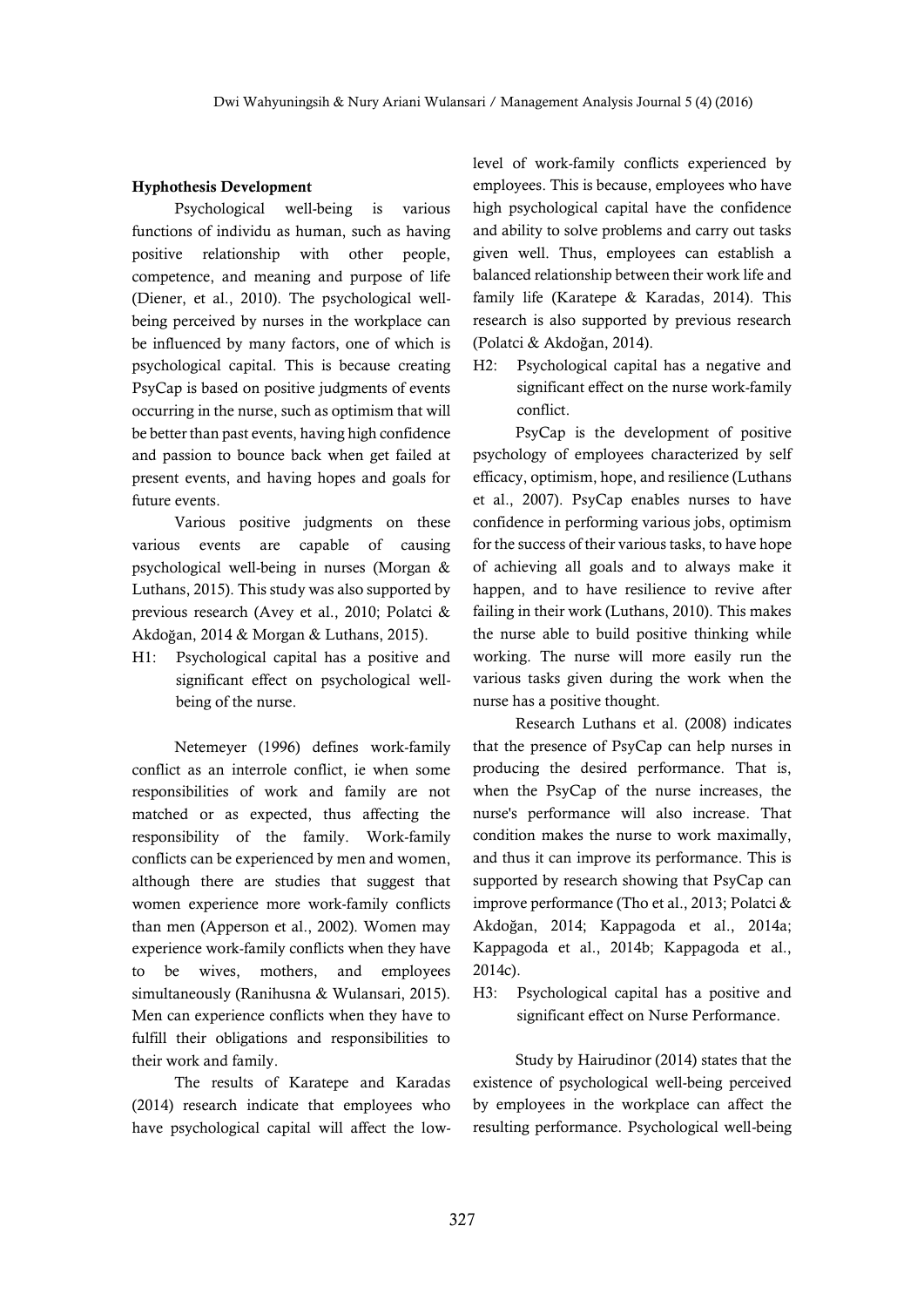can improve performance because nurses who have psychological well-being will tend to have a good level of self-acceptance, positive relationship to various parties, and ability to control the surroundings well (Hairudinor, 2014).

Study conducted by Hairudinor (2014) on nurses at several hospitals in South Kalimantan shows that psychological well-being had a positive and significant impact on the performance. This research is also supported by research conducted by Polatci & Akdoğan (2014). However, the results of Emerald and Genoveva (2014) studies actually show conversely, that is psychological well-being has no effect on employee performance. This study was conducted on middle-low employees. Wellbeing of the workplace is not a high priority for middle to low-level employees and the presence of psychological well-being perceived by employees will not affect the resulting performance.

H4: Psychological well-being has a positive and significant effect on nurse performance.

The imbalance of work and family life of a nurse will certainly have an impact on the resulting working outputs, such as achievement of performance during work. Work-family conflicts can occur because of the high pressure of work, the number of tasks of the organization often making nurses busy with their work. This makes the time to gather with families reduced, resulting in a conflict between a commitment as an employee and his responsibilities and obligations to the family (Poernomo & Wulansari, 2015). As a result, the nurse becomes less concentrated and does not focus on the work that affects the performance.

Studies conducted by Hanif and Naqvi (2014) on work-family conflicts, and their effect on employee performance indicate that workfamily conflicts negatively affect employee

performance. These results are supported by previous research (Tewal & Tewal, 2014 & Poernomo & Wulansari, 2015). However, these results are inversely proportional to the results of research conducted by Nart and Batur (2013).

Study by Nart and Batur (2013) with a sample of teachers in Turkey shows that workfamily conflict has no effect on performance. This is because at the time of the research, teachers are faced with the annual schedule of the final exam of graduation and the results of the exam is an indicator used to evaluate teacher performance. This makes teachers more focused on the job than their family (Nart & Batur, 2013). H5: Work-family conflicts have a negative and

significant effect on nurse performance.

Nurses who only have PsyCap will not be sufficient in achieving the expected performance. The sense of happiness felt by employees in the workplace also influencing the performance. PsyCap based on optimism—it will be better than past events, have the confidence and high spirits to bounce back when it fails at present events, and have hope and purpose for future events are the beginning of the creation Psychological wellbeing in the workplace (Morgan & Luthans, 2015). This is also supported by previous research (Avey et al., 2010; Polatci & Akdoğan, 2014 & Morgan & Luthans, 2015).

Meanwhile, nurses having psychological well-being will tend to have a good level of selfacceptance, having positive relationship to various people, and having ability to control the surroundings well, thus, able to improve their workplace performance (Hairudinor, 2014 & Polatci & Akdoğan 2014) . Ultimately, PsyCap will improve a nurse performance when she feels psychological well-being in the workplace (Polatci & Akdoğan, 2014).

H6: Psychological capital influences nurse performance through psychological wellbeing as a mediator.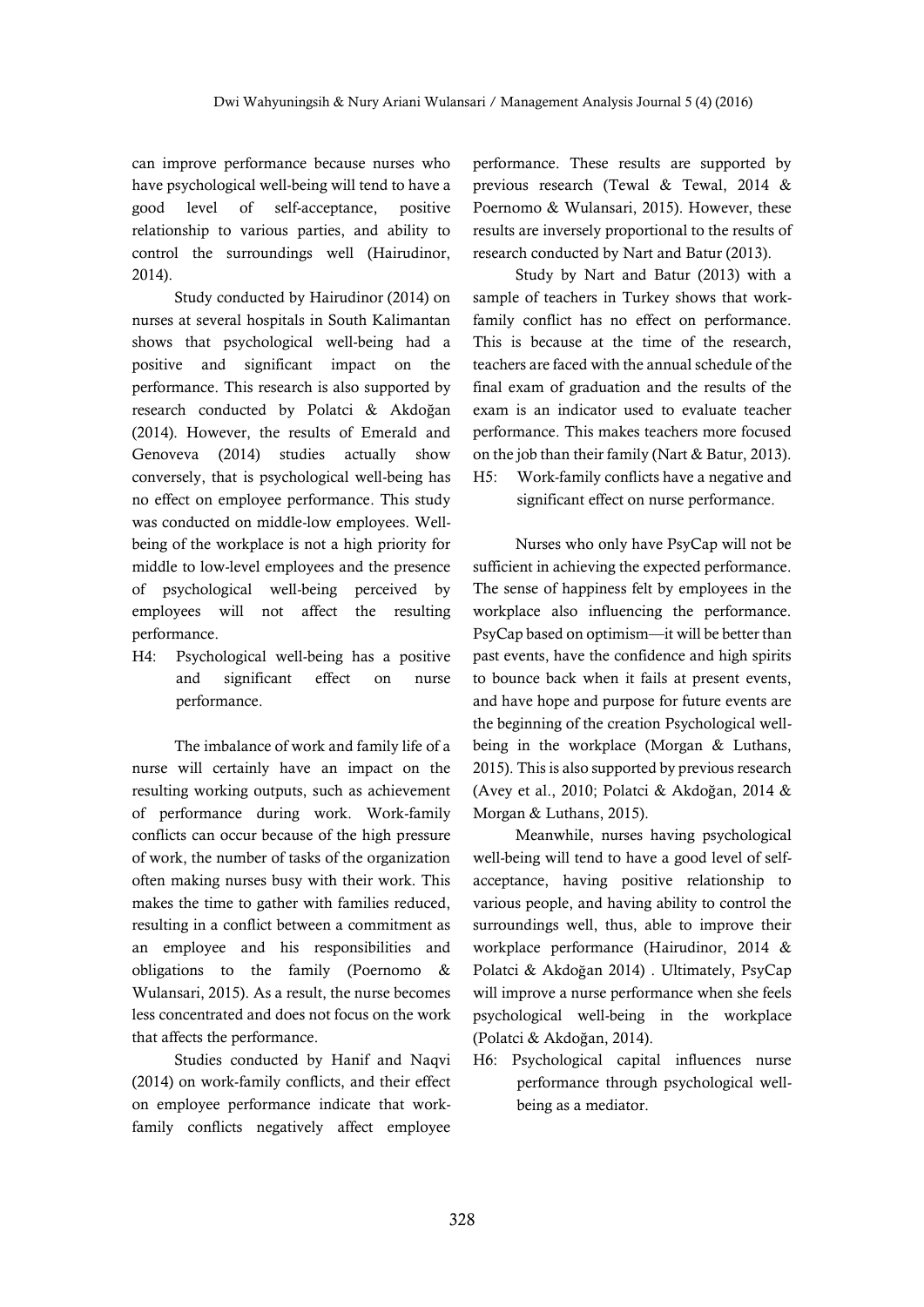Nurses will experience work-family conflicts when they are unable to balance the demands between work life and personal life (Poernomo & Wulansari, 2015). It means nurses will get difficulties to fulfill their role at home because of the disruption of their work in the organization or vice versa. However, employees who have work-family conflicts may not necessarily affect their physical and psychological health and potentially degrade performance. In recent years the organization has begun to aware that having more than one role can improve employee performance (Polatci & Akdoğan, 2014).

Polatci and Akdoğan research (2014) shows that there is an increase in employee performance having more than one role when employees have psychological capital. PsyCap will influence performance if the employee can control the work-family conflict experienced (Polatci & Akdoğan, 2014). Nurses with high PsyCap will have the confidence and ability to solve problems and carry out the tasks assigned. This enables the nurse to build a balanced relationship between work and family (Karatepe & Karadas, 2014).

H7: Psychological capital nfluences the performance of nurses with work-family conflicts as mediators.

For married nurses, family welfare will also affect their well-being in the workplace. Nurses should try to balance the demands and expectations between work and family, because life in the family can affect life in the workplace that affects the perceived psychological wellbeing (Sianturi & Zulkarnain, 2013). This becomes the indicator because work-family conflict is one of the factors contributing to the nurses' happiness in the workplace.

The nurse's happiness is characterized by positive relationship, gained through interaction with the important people around him, including his family and colleagues in his workplace (Sianturi & Zulkarnain 2013). This situation requires the nurse to always seek prosperity in the life of his family, thus happiness in the workplace can also be achieved (Sianturi & Zulkarnain 2013).

H8: Work-family conflicts have a negative and significant impact on the psychological well-being of nurses.



**Figure 1.** Research Model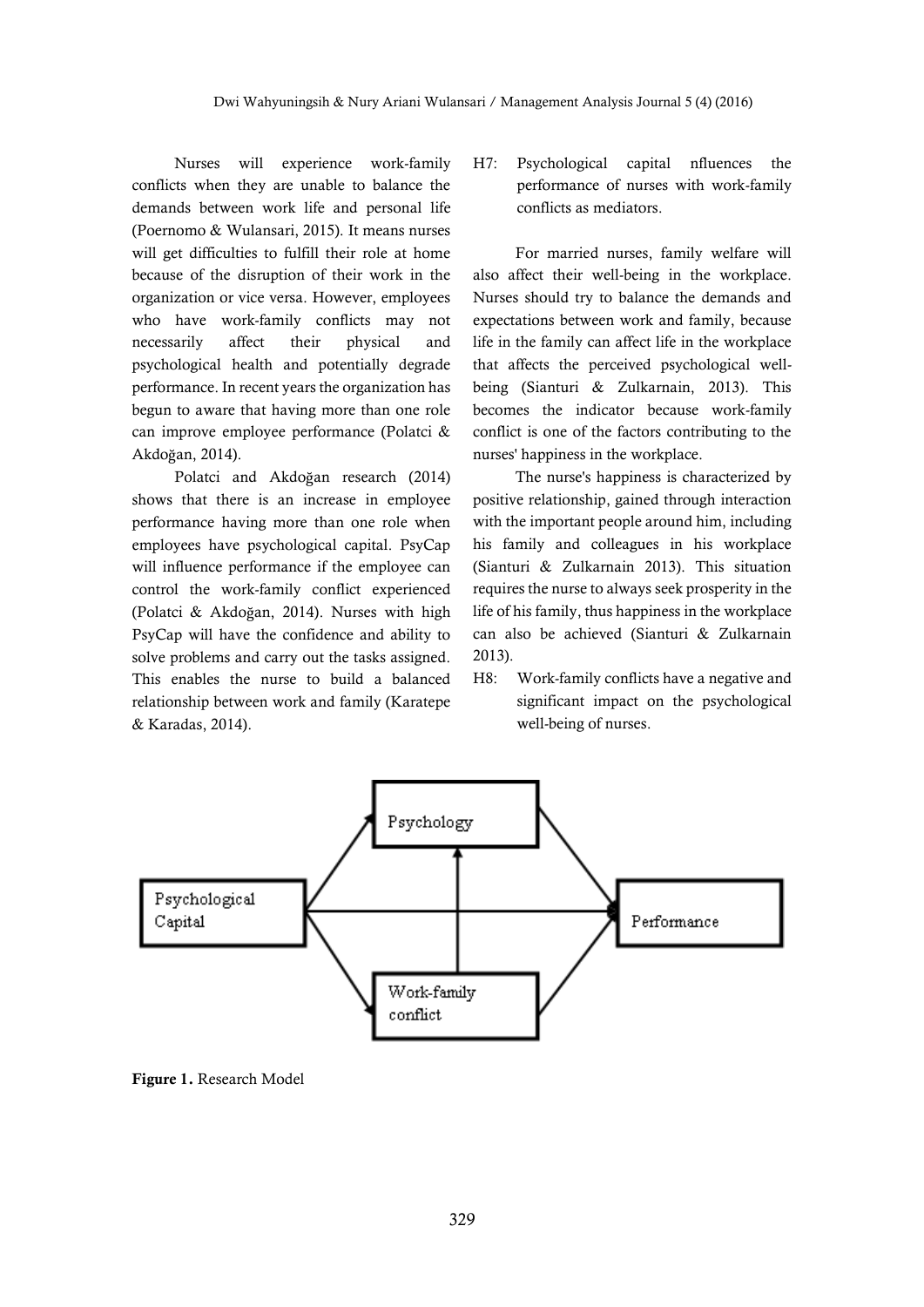### **METHOD**

The population in this study were 131 nurses at the inpatient installation at Rumah Sakit Umum Daerah Ungaran. Probability random sampling technique with proportionate random sampling is used as sampling technique, which means sampling was conducted in every subpopulation in inpatient installation of Type C Rumah Sakit Umum Daerah Ungaran. Sampling used lottery, ie researchers have known the name of the nurse and make a draw. After that, the nurse whose name appears during the sweepstakes will be used as a sample. Based on the slovin formula, it was obtained 99 samples of nurses consisting of 9 rooms / wards, namely Orchid, ICU, Bougenvile, Mawar, Cempaka, Melati, Dahlia, Perinatologi, and Flamboyan.

The variables in this study were Psychological Capital (X) with 24 statements from Luthans (2007), Psychological Well-being (Y1) with 8 statements from Diener et al. (2010), Work-Family Conflict (Y2) uses 5 statements from Netemeyer et al. (1996), and Performance (Y3) using statements from Babin and Boles (1998). This study uses Likert Scale ranging from  $1 =$  strongly disagree, to  $5 =$  strongly agree.

#### **RESULTS AND DISCUSSION**

Respondents included in the study were 99 nurses. The respondents consisted of 8 nurses in the Orchid room, 10 nurses in the ICU room, 12 nurses in the Bougenvile room, 13 nurses in the Mawar room, 11 nurses in Melati room, 13 nurses in the Dahlia room, 8 nurses in the Perinatology room, and 12 Nurses in the Flamboyan room.

Based on data processing, from 99 respondents, 13.1% are male, while 86.9% are female. 17.2% are aged 24-27 years, 20.2% are aged 28-31%, 25.3% are aged 32-35 years, 30.3% of respondents are over 36-39 years, As many as 3% are between 40-43 years and 48-51 years, while 1% are 52 years.

Respondents in Orchid room have a percentage of 8.1%, ICU is 10.1%, Bugenvil room is 12.1%, Mawar room is 13.1%, Dahlia room is 13.1%, Perinatology room is 8.1 %, and Flamoyan room is 12.1%.

Tests on the statement items used as a measuring tool in this study was done before hypothesis testing. The test results show that all statement items of the psychological capital, psychological well-being, work-family conflict, and performance variable have r value > r table and it is positive. Thus, all items of the statement are declared valid. Based on the test results, it is noted that variable of psychological capital, psychological well-being, work-family conflict and performance have value of Cronbach Alpha > 0,70. This suggests that all indicators used by variable of psychological capital, psychological well-being, work-family conflicts, and performance are reliable to be used as a variable measurement.

Hypothesis testing uses SPSS 21, with the results shown in the following table:

|  |  | Table 1. The Impact of Psychological Capital on Psychological Wellbeing |  |
|--|--|-------------------------------------------------------------------------|--|
|  |  |                                                                         |  |

| Model      |        | Unstandardized<br>Coefficients | <b>Standardized</b><br>Coefficients |      |       | Sig. |
|------------|--------|--------------------------------|-------------------------------------|------|-------|------|
|            | В      | <b>Std. Error</b>              | <b>Beta</b>                         |      |       |      |
| (Constant) | 20,407 | 4,925                          |                                     |      | 4,143 | ,000 |
| X totPsico | 121    | ,050                           |                                     | ,239 | 2,427 | .017 |

#### **Coefficients<sup>a</sup>**

a. Dependent Variable: Y1\_totKesPsico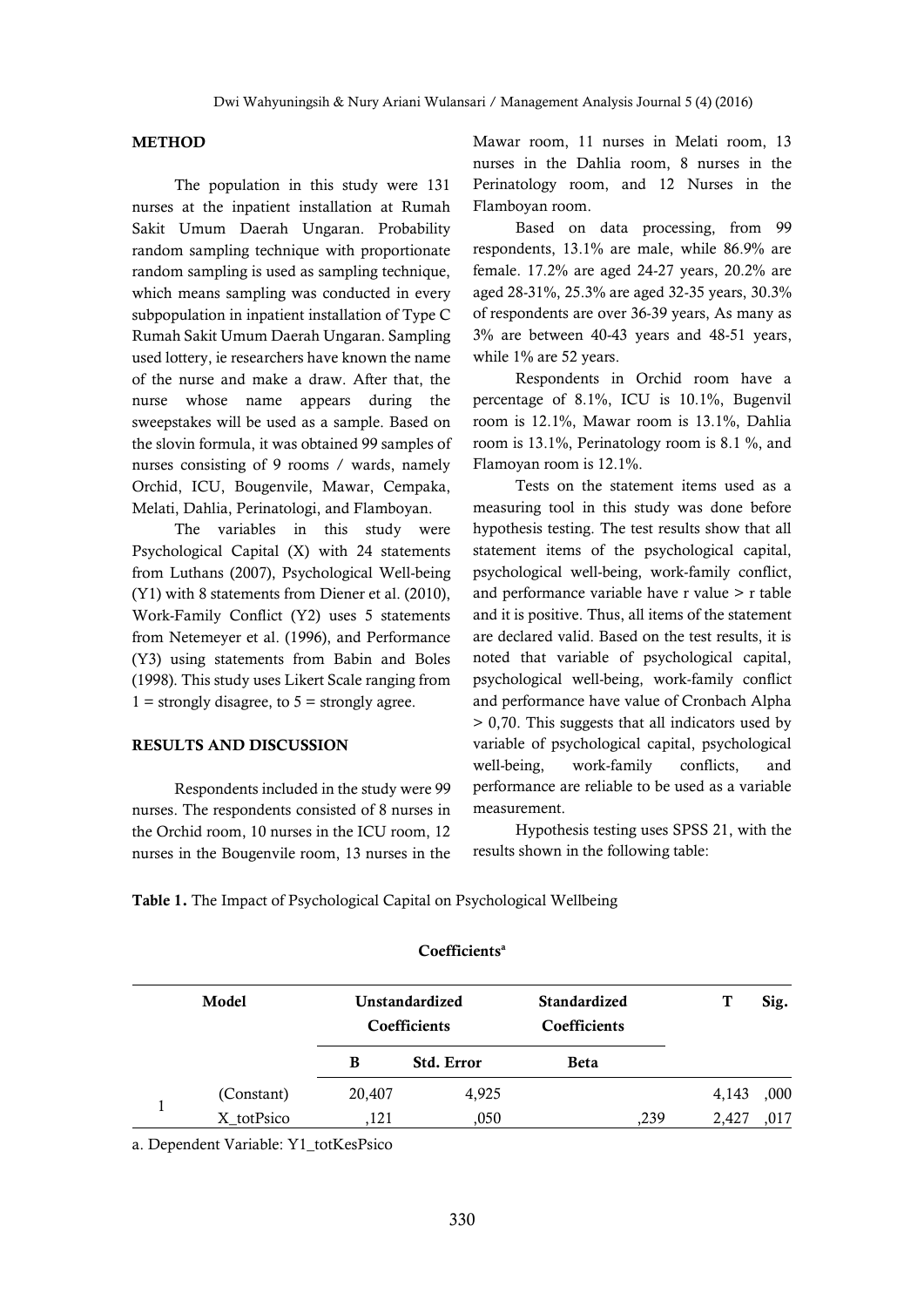# **The Impact of Psychological Capital on Psychological Wellbeing**

The first hypothesis (H1) in this study stating "Psychological Capital has a positive and significant impact on Psychological Well-being" is supported. This is based on the result of statistical partial test of psychological capital on psychological well-being with tcount value of  $2,427 \geq$  ttable 1,985 and with significance level of  $0.017 \le 0.05$ . The results of this study are also supported by previous research stating that psychological capital is positively associated with psychological well-being (Avey et al., 2010; Polatci & Akdoğan, 2014 & Morgan & Luthans, 2015).

Various positive judgments on various events of life are capable of causing the emergence of psychological well-being in employees (Morgan & Luthans, 2015). This is also in line with the research conducted by Avey et al. (2010) claiming that the psychological capital of employees is not only able to build positive organizational behavior, but also able to measure the psychological well-being perceived by its employees.

The results of this study indicate that the nurse in the installation always try to think positively in every situation, always have hope to be better in every opportunity and feel optimistic to make it happen, and always try to nurture the confidence to revive after experiencing the bad event or circumstance. Of course, this will make the nurses at the inpatient installation of Rumah Sakit Umum Daerah Ungaran able to feel prosperous psychologically in the workplace.

**Table 2.** The Impact of Psychological Capital on Work-Family Conflict

| Model |            | Unstandardized<br>Coefficients |                   | <b>Standardized</b><br>Coefficients | t                        | Sig. |
|-------|------------|--------------------------------|-------------------|-------------------------------------|--------------------------|------|
|       |            | B                              | <b>Std. Error</b> | <b>Beta</b>                         |                          |      |
|       | (Constant) | 16,805                         | 4,559             |                                     | 3,686                    | ,000 |
|       | X totPsico | $-.073$                        | ,046              | $-159$                              | $\overline{\phantom{a}}$ | ,116 |
|       |            |                                |                   |                                     | 1,585                    |      |

## Coefficients<sup>a</sup>

a. Dependent Variable: Y2\_totWFC

## **The Impact of Psychological Capital on Work-Family Conflict**

The second hypothesis (H2) in this study stating that "Psychological Capital has a negative and significant impact on Work-Family Conflicts" is not supported. This is based on psychological capital partial test results on workfamily conflict having a tcount of  $-1.585 \leq$  ttable 1,985 and significance level of  $0.116 \ge 0.05$ .

The results of this study contradict previous research stating that psychological capital has a negative and significant effect on family-work conflict (Karatepe & Karadas, 2014 & Polatci & Akdoğan, 2014). The results of Karatepe and Karadas (2014) research indicate that employees who have psychological capital will affect the low-level of work-family conflicts experienced by employees. This is because, employees who have high psychological capital have the confidence and ability to solve problems and carry out well the tasks given. This situation allows employees to balance work and family life.

In this study psychological capital has no effect onwork-family conflict, it is due to the arrangement of nurses work schedule causing all nurses to do overtime work at least once a week as part of his job. The schedule makes the nurse feel that work on a holiday is part of his regular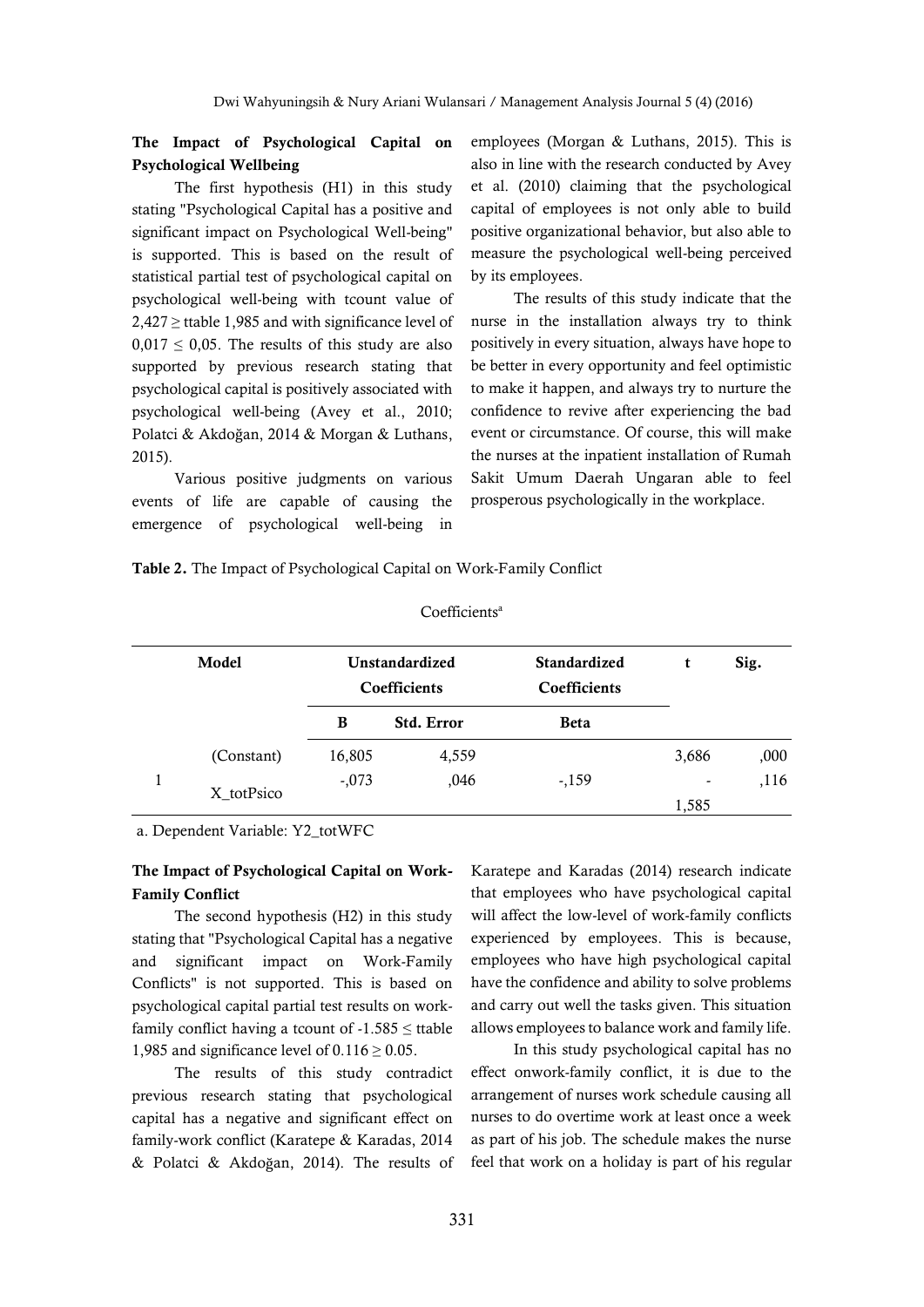work schedule, and does not consider it as an additional job. This situation makes the nurses are not feeling disturbed for responsibility in the family (Yildirim & Aycan, 2008). It is also supported by interviews with several nurses showing that the nurses at the installation are always trying to give understanding to their family about their work schedule which leads ability to balance their role in the family and in the hospital. Thus, the high level of psychological capital has no effect the work-family conflict experienced.

**Table 3.** The Impact of Psychological Capital, Psychological Well-being, Work-Family Conflicts on Nurse Performance

| Model |                | Unstandardized<br>Coefficients |                   | <b>Standardized</b><br>Coefficients | Т        | Sig. |
|-------|----------------|--------------------------------|-------------------|-------------------------------------|----------|------|
|       |                | B                              | <b>Std. Error</b> | <b>Beta</b>                         |          |      |
|       | (Constant)     | 2,206                          | 6,831             |                                     | ,323     | ,747 |
|       | X totPsico     | ,139                           | ,062              | .218                                | 2,231    | ,028 |
|       | Y1 totKesPsico | ,264                           | ,122              | ,209                                | 2,159    | ,033 |
|       | Y2 totWFC      | $-.239$                        | ,132              | $-172$                              | $-1,808$ | .074 |

Coefficients<sup>a</sup>

a. Dependent Variable: Y3\_totKinerja

# **The Impact of Psychological Capital on Performance**

The third hypothesis (H3) in this study that states "Psychological Capital has a positive and significant impact on Nurse Performance" is supported. Supported of H3 is based on test that has been done and the t count is  $2,231 \geq$  ttabel 1,985 with level of significance of  $0.028 \le 0.05$ . The results of this study indicate that the psychological capital makes the nurse at the inpatient installation of Rumah Sakit Umum Daerah Ungaran has confidence in doing various jobs, optimistic about the success of various tasks, have hope to achieve all goals and always try to make it happen, and have resilience to bounce back after failing in his job.

That condition happens because nurses should have confidence in taking quick action either during ordinary care or in critical patient condition. In addition, nurses also should always have hope and confidence to be able to cure each patient. The presence of psychological capital also makes the nurses quickly rise from adversity when finding the patient treated is cannot be

helped anymore. The results of this study are also supported by research Tho et al., (2013), Polatci and Akdoğan, (2014), Kappagoda et al., (2014a), and Kappagoda et al. (2014b) stating that the PsyCap can influence the performance.

# **The Impact of Psychological Well-being on Performance**

The fourth hypothesis (H4) in this study stating that "Psychological well-being has a positive and significant impact on Performance" is supported. This is based on the results of partial statistical tests of psychological well-being on the performance has a tcount value of  $2.159 \geq$  ttabel 1.985 and with significance level of  $0.033 \le 0.05$ . This situation has meaning if the nurses of inpatient installation of Ruah Sakit Umum Daerah Ungaran is not only physically prosperous, such as salaries, facilities, benefits, etc. But also able to feel well-being psychologically that ultimately can affect the performance.

The results of this study are also supported by previous research arguing for that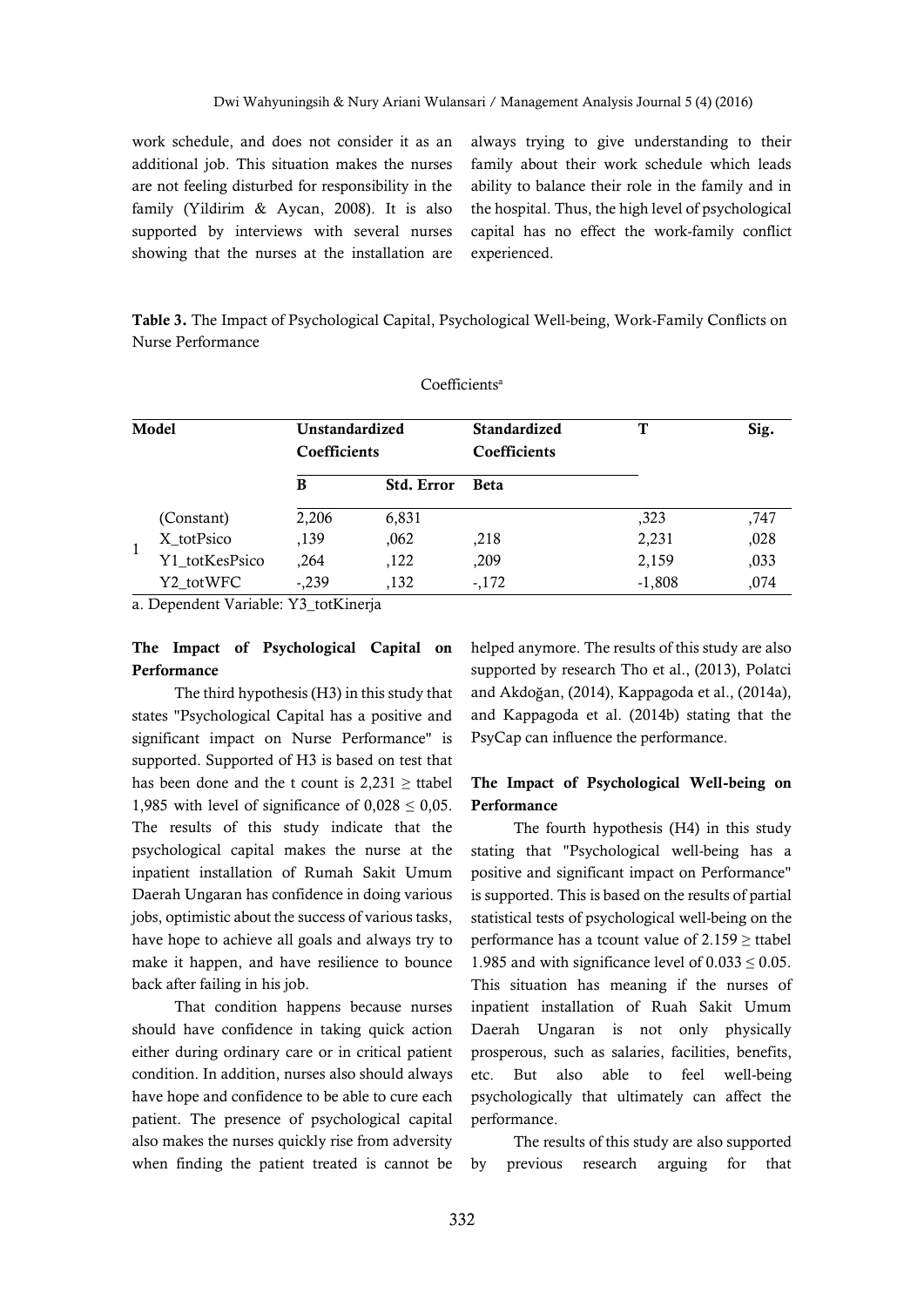psychological well-being is positively and significantly related to performance (Hairudinor, 2014 & Polatci & Akdoğan, 2014). Psychological well-being can improve performance because nurses who have psychological well-being will tend to have a good level of self-acceptance, have positive relationship to various parties, and have ability to control the surroundings (Hairudinor, 2014). Hairudinor (2014) had conducted research on several hospitals in South Kalimantan. However, the results of this study contrasted with the results of research of Emerald and Genoveva (2014: 74) which actually shows the opposite result which of the psychological well-being does not influence the performance of employees.

This supported study indicates that the nurse in the installation always try to think positively in every situation, always have hope to be better in every opportunity and feel optimistic to make it happen, and always try to nurture the confidence to revive after experiencing the bad event or circumstance. Of course, this will make the nurses at the inpatient installation of Rumah Sakit Umum Daerah Ungaran able to feel prosperous psychologically in the workplace.

# **The Influence of Work-Family Conflict on Performance**

The fifth hypothesis (H5) in this study that states "Work-Family Conflicts have a negative and significant impact on Performance" is not supported. This is based on the result of partial test of the work-family conflict on performance which has a tcount value of  $-1.808 \leq$  ttable 1.985 and significance level of  $0.074 \geq 0.005$ . Unsupported H5 means that family-work conflicts do not have impact on nurse performance.

The results of this study contradict the results of Hanif and Naqvi (2014) and Tewal and Tewal (2014) examining on family-work conflicts, and their effect on employee performance. Studies conducted by Hanif and Naqvi (2014) and Tewal and Tewal (2014) show that work-family conflict negatively affects employee performance. This suggests that the smaller the work-family conflicts experienced, the more likely it will improve employee performance in the workplace.

However, the results of this study are supported by previous research (Nart & Batur, 2013) stating that family-work conflicts have no effect on performance. A study of 266 principal teachers in schools in Turkey shows that workfamily conflict has no effect on teacher performance. Since during the research, teachers were faced with an annual schedule of final exams and the results of the exams become indicators used to evaluate teacher performance. This makes teachers more focused on the job rather than their family (Nart & Batur, 2013).

The condition of research result stating that the existence of work-family conflict will not affect the resulting performance because the family has been given understanding about the job of being a nurse with all kinds of consequences. In addition, the nurse also has trusted somebody to assist him in taking care the needs of his children at home. This enables the nurse to be more focus on doing the job as a nurse, thus producing the desired performance.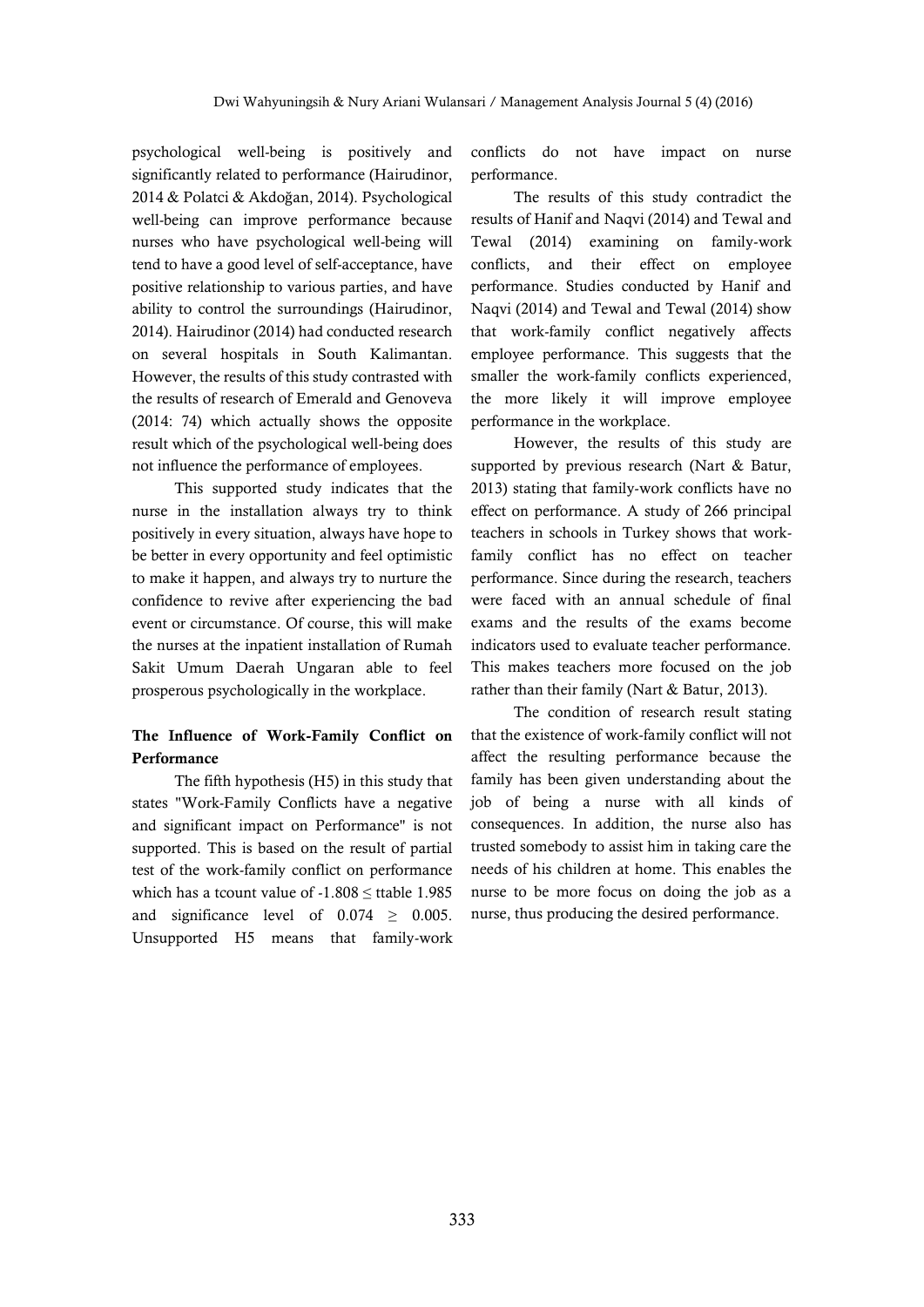| Variabel                   | Pengaruh              | Kesejahteraan<br>Psikologis | Konflik<br>Pekerjaan-<br>Keluarga | Kinerja  | Total<br>Pengaruh |
|----------------------------|-----------------------|-----------------------------|-----------------------------------|----------|-------------------|
|                            | Langsung              | $\overline{\phantom{0}}$    |                                   | 0,218    | 0,218             |
| Modal<br>Psikologis $(X1)$ | <b>Tidak Langsung</b> | 0,239                       |                                   | 0,209    | 0,049             |
|                            | Total                 | $\overline{\phantom{a}}$    |                                   |          | 0,267             |
| Modal<br>Psikologis $(X1)$ | Langsung              |                             |                                   | 0,218    | 0,218             |
|                            | <b>Tidak Langsung</b> |                             | $-0,159$                          | $-0,172$ | 0,027             |
|                            | Total                 |                             | -                                 |          | 0,245             |

**Table 4.** Direct and Indirect Coefficient Value on Variable of Psychological Capital, Psychological Well-Being, and Work-Family Conflict on Performance

# **The Impact of Psychological Capital on Performance through Psychological Well-being as the Mediator**

The sixth hypothesis (H6) stating that "Psychological Capital influences performance through psychological well-being as mediator" is supported. This is based on the standard value of beta coefficient standard that has been done before, it can be seen that the value of direct path coefficient  $(0.218)$  < the total value of indirect path coefficient (0.267). These results indicate that psychological well-being variables are able to mediate the influence of PsyCap on performance. That is, the PsyCap owned by the nurses at the inpatient installation of Rumah Sakit Umum Daerah Ungaran able to influence the psychological well-being perceived to ultimately affect the resulting performance.

Based on the test results, it is proven that the PsyCap possessed can affect the performance of the nurses at the inpatient installation of the Rumah Sakit Umum Daerah Ungaran, but indirectly. The sense of psychological well-being will also affect PsyCap on the resulting performance. The test results show that the PsyCap can affect the performance when the nurses at the inpatient installation of Rumah Sakit Umum Daerah Ungaran are able to feel prosperous not only physically, such as adequate salary and allowances. But also able to feel wellbeing psychologically that ultimately can affect the resulting performance. The results of this study supported by research which conducted by Polatci and Akdoğan (2014) show that PsyCap will improve individual performance when

perceiving the psychological well-being in the workplace.

# **The Influence of Psychological Capital on Performance through Work-Family Conflict as the Mediator**

The seventh hypothesis (H7) which states "Psychological Capital Influences Performance through Work-Family Conflict as the mediator" is supported. This is based on the value of beta coefficient standard that has been done before, it can be seen that the value of direct path coefficient  $(0.218)$  < the total value of indirect path coefficient (0.245). These results indicate that the work-family conflict variable is able to mediate the influence of psychological capital on performance. That is, the psychological capital owned by the nurses at the inpatient installation of Rumah Sakit Umum Daerah Ungaran is able to minimize the work-family conflicts experienced to ultimately affect the resulting performance.

Based on the test results, it is proven that PsyCap possessed can affect the performance of the nurses at the inpatient installation of Rumah Sakit Umum Daerah Ungaran, but indirectly. The conflict between work and the family experienced will also influence PsyCap on the resulting performance. The test results show that the PsyCap can affect the performance when the nurse at the inpatient installation of Rumah Sakit Umum Daerah able to balance his role, both at work and his role as a member of the family. The results of this study which supported by research conducted by Polatci and Akdoğan (2014) show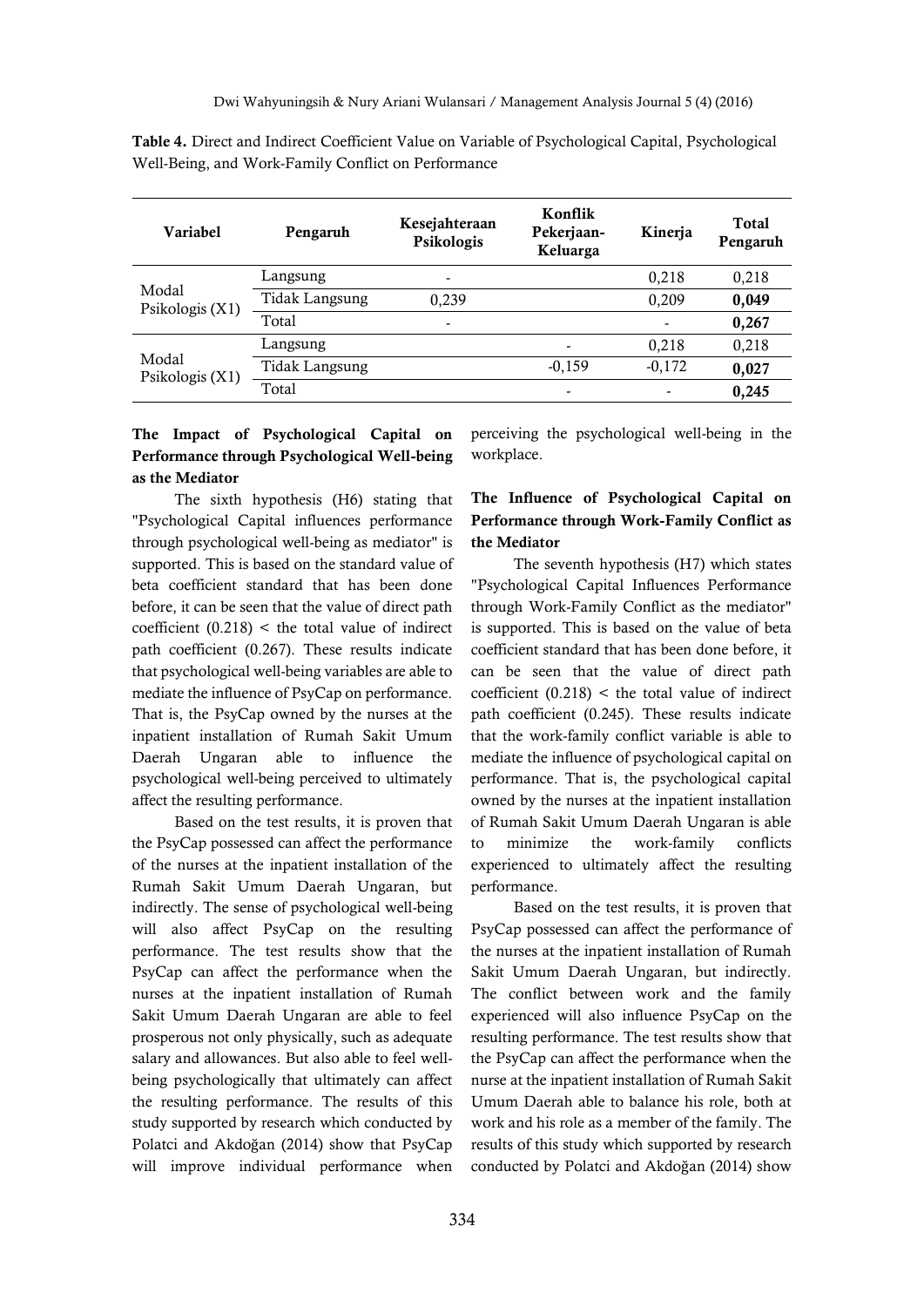an increase in employee performance, which has more than one role, can occur when employees have PsyCap. PsyCap will affect performance if the employee can deal with the work-family conflict experienced (Polatci & Akdoğan, 2014).

When nurses have high level of PsyCap, it will encourage nurses to minimize work-family conflicts. This is because the high PsyCap will

have the confidence and ability to solve problems and carry out the tasks assigned. This condition is able to make the nurse building a balanced relationship between work and family (Karatepe & Karadas, 2014). This is what causes the nurse to focus on work, to obtain the desired performance..

**Tabel 5.** Pengaruh Konflik Pekerjaan-Keluarga Pada Kesejahteraan Psikologis

| Model |            | Unstandardized<br>Coefficients |                   | <b>Standardized</b><br>Coefficients | T        | Sig. |
|-------|------------|--------------------------------|-------------------|-------------------------------------|----------|------|
|       |            | B                              | <b>Std. Error</b> | <b>Beta</b>                         |          |      |
|       | (Constant) | 33,142                         | 1,119             |                                     | 29,613   | ,000 |
|       | Y2_totWFC  | $-.084$                        | 111               | $-.077$                             | $-0.758$ | ,450 |

#### **Coefficients<sup>a</sup>**

a. Dependent Variable: Y1\_totKesPsico

# **The Impact of Work-Family Conflict on Psychological Well-Being**

The eighth hypothesis (H8) in this study that states "Work-Family Conflicts have a negative and significant impact on Psychological Well-being" is not supported. This is based on the results of partial statistical test of work-family conflict on psychological well-being has a tcount value of  $-0.758 \le$  ttable 1.985 and significance level of  $0.450 \ge 0.05$ . The unsupported H8 means that the work-family conflict on psychological well-being has no effect. Whether or not the work-family conflict experienced by the nurse will not disturb the psychological well-being perceived in the workplace.

The results of this study contradict the results of research from Vallone and Donaldson (2001), Sianturi and Zulkarnain (2013), and Golparvar et al. (2014) which states that familywork conflict has a negative and significant impact on psychological well-being. It is indicated because the work-family conflict is one of the factors contributing to the nurses' happiness in the workplace. The nurses'

happiness is characterized by the creation of a positive relationship, gained through interaction with important people around him, including his family and colleagues in his workplace (Sianturi & Zulkarnain 2013).

The result of this study not supported indicates that the nurses at the inpatient installation of Rumah Sakit Umum Daerah Ungaran able to balance work and family life. This situation indicates that his work as a nurse is not a barrier to reduce the togetherness with the family. Although there are shifts in the work, but the nurses still have enough time to gather with the family. This situation has been bridged by the management of the hospital which provides the nurse's policy of filling the holiday request sheet before making the work schedule. It is also supported by the ease of exchanging work shifts with other nurses in certain circumstances.

The results of this study indicate that workfamily conflicts do not have impact on psychological well-being. This is because the nurse must be able to work in a team. Collaboration in health teams is very important,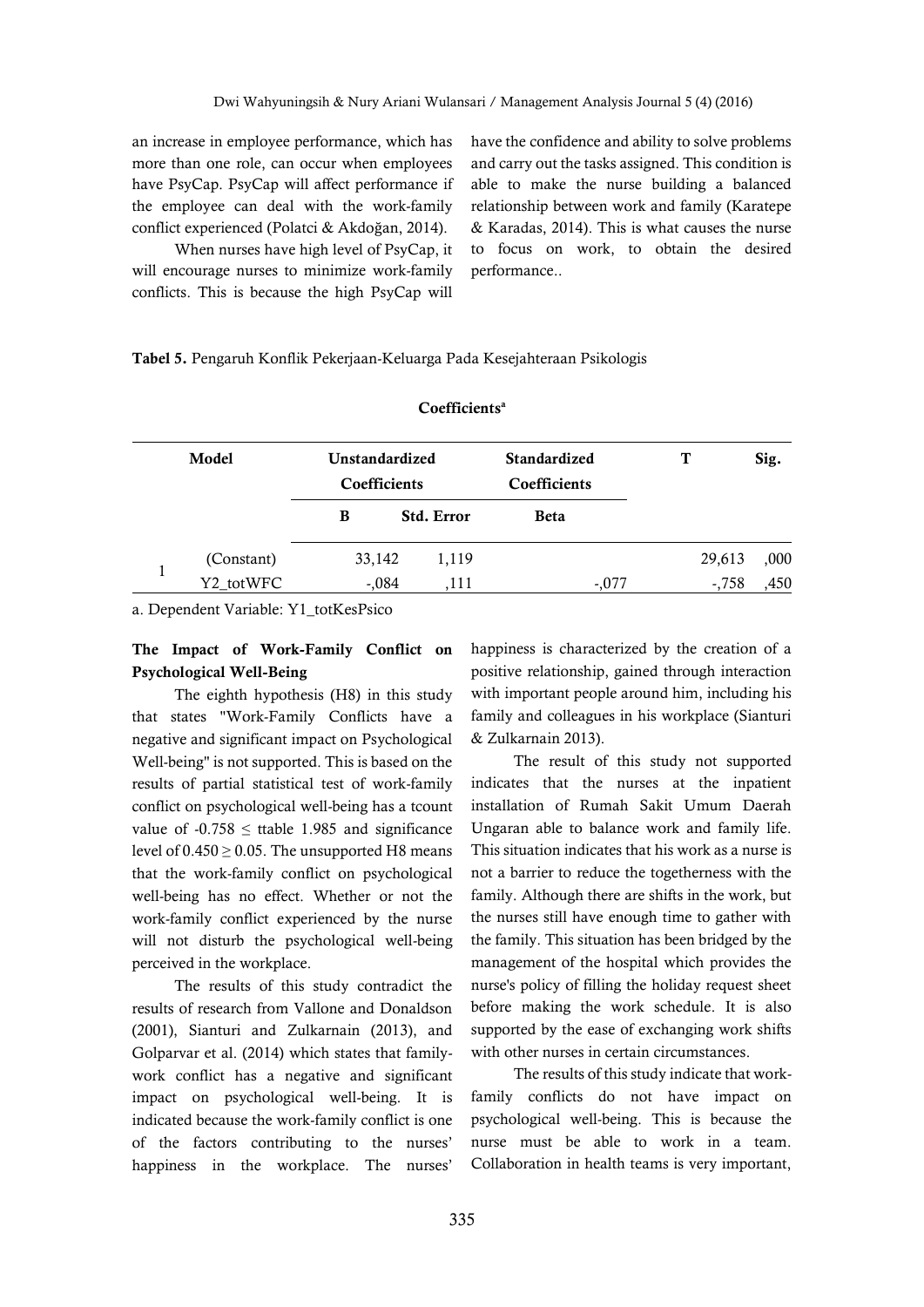because each nurse has different knowledge, skills, expertise and experience. The work team exists because health services is not possible done by single medical personnel that can reduce the factor of mistakes in providing health services. In addition, the existence of work teams can also lead to the creation of good relationships among fellow nurses. This is the reason why each nurse to easily exchange shifts with other nurses when there is an urgent need.

This situation then causes the nurse to feel comfortable and happy in the workplace. This is also supported by the research of Sianturi and Zulkarnain (2013) which shows that good relationships with colleagues in the work environment can affect individual psychological well-being. Further Arafa et al. (2003: 319) argue that other nurse support and work experience can affect the level of psychological well-being that nurses feel during the work. Thus, whether or not work-family conflict experienced by nurses will not affect the psychological well-being perceived by the nurses at the inpatient installation of the Rumah Sakit Umum Daerah Ungaran.

# **CONCLUSIONS AND RECOMMENDATIONS**

The conclusion of this research is that PsyCap is one important factor of nurses in influencing the resulting performance. In addition, PsyCap can also influence the psychological well-being perceived by nurses. Psychological well-being and work-family conflict is proven to mediate the influence of PsyCap on nurse performance. However, PsyCap has no effect on family-occupational conflict, as well as family-work conflicts have no effect on the performance and psychological well-being of nurses in the workplace.

Suggestions that can be given by researcher to management of Rumah Sakit Umum Daerah Ungaran is to make policy that able to increase PsyCap of its nurses, such as conducting training to stimulate PsyCap of the nurse, giving direction to always keep harmonious relationship, either

with co-worker or with patients and their families, as well as providing more flexible working hours and overtime hours. Limitations of this study is that researchers only examined two mediations, namely psychological well-being and work-family conflict. The various factors that can mediate the influence of psychological capital on performance will be scrutinized in future research. Suggestions for future research are to add other variables that can influence the influence of PsyCap on performance, such as work attitude and work value. In addition, researchers also need to research on other industries / businesses, such as the marketer.

# *.* **REFERENCES**

- Apperson, M., Schmidt, H., Moore, S & Grunberg, L. 2002 Women Managers and The Experience of Work-Family Conflict. *American Journal of Undergraduate Research.* 1 (3): 9-16.
- Arafa, M. A., Nazel, M. W. A., Ibrahim, N. K & Attia, A. 2003. Predictor Of Psychological Well-Being Of Nurse in Alexandria, Egypt. *International Journal of Nursing Practice.* 9: 313- 320.
- Avey, J. B., Luthans, F., Smith, R. M & Palmer N. F. S. 2010. Impact of Positive Psychological Capital on Employee Well-Being Over Time. *Occupational Health Psychology.* 15 (1): 17-28.
- Babin, B. J & Boles, J. S. 1998. Employee Behavior in a Service Environment: A Model and Test of Potential Differences Between Men and Women. *Journal of Marketing.* 62: 77-91.
- Dewi, I. S & Martono, S. 2015. Pengaruh Motivator Intensif Pada Kinerja Karyawan Dengan Kepercayaan Diri Sebagai Pemediasi. *Management Analysis Journal.* 4 (2): 103-113.
- Diener, E., Wirtz, D., Tov, W., Prieto, C. K., Choi, D. W., Oishi, S & Diener, R. B. 2010. New Well-Being Measures: Short Scales to Assess Flourishing and Positive and Negative Feelings. *Soc Indic Res:* 97: 143-156.
- Emerald., T. 2014. Analysis of Psychological Well-Being and Job satisfaction Toward Employees Performance in PT Aristo Satria Mandiri Bekasi, Indonesia. *Proceding.* Disajikan Pada Kualia Lumpur International Business, Economics and Law Conferece, Kuala Lumpur, Malaysia 31 Mei – 1 Juni 2014.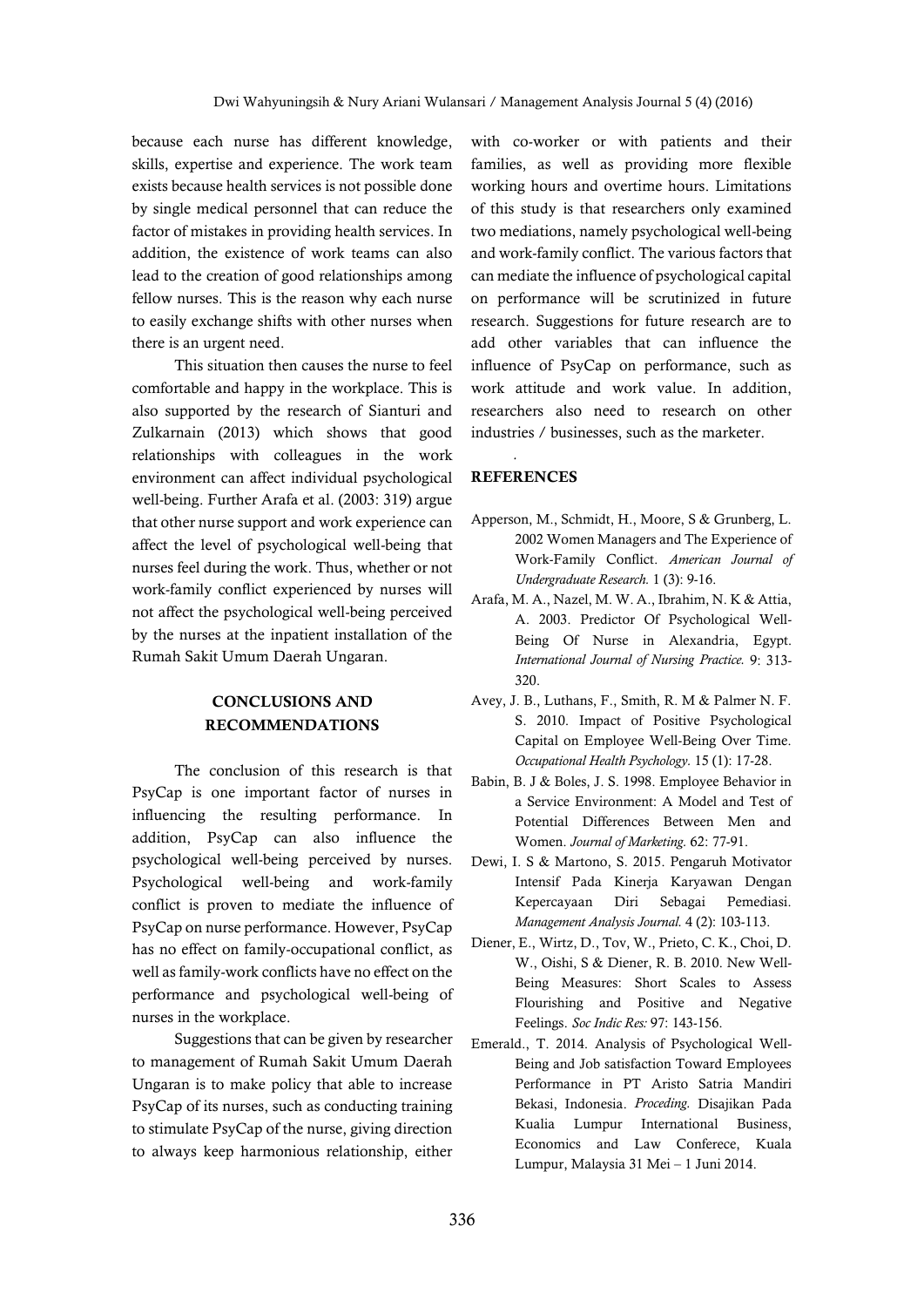- Ghoniyah, N & Masurip. 2011. Peningkatan Kinerja Karyawan Melalui Kepemimpinan, Lingkungan Kerja, dan Komitmen. *Jurnal Dinamika Manajemen.* 2 (2): 118-129.
- Golparvar, M., Zeraatie, M & Atashpour, H. 2014. The Relationship Of Work-Family Conflict And Spillover With Psychological Dan Physical Well-Being Among Female Nurses. *Journal of Research & Health.* 4 (3): 778-787.
- Guntur, W. 2012. Pengaruh Person-Organization Fit, Kepuasan Kerja dan Komitmen Organisasi Terhadap Kinerja Perawat. *Management Analysis Journal.* 1 (1): 1-7.
- Hairudinor. 2014. The Effect of Compensation on the Psychological Well-Being, Work Engagement and Individua Performance (Case Study on The Nurses of Private Hospitals in South Borneo, Indonesia). *International Journal of Business and Management Invention.* 3 (7): 49-53.
- Hanif, F & Naqvi, S. M. M. R. 2014. Analysis of Work Family Conflict in View of Nurses, in Health Sector of Pakistan. *International Journal of Gender and Women's Studies.* 2 (4): 103-116.
- Kappagoda, U. W. M. R. S., Othman, H. Z. F & Alwis, G. D. 2014a. The Impact of Psychological Capital on Job Performance in the Banking Sector in Sri Lanka. *International Journal of Arts and Commerece*. 3(5): 198–208.
- Kappagoda, S., Othman, H. Z. F & Alwis, G. D. 2014b. Psychological Capital and Job Performance: The Mediating Role of Work Attitudes. *Journal of Human Resource and Sustainability Studies.* 2: 102-116.
- Kappagoda, S., Othman, H. Z. F & Alwis, G. D. 2014c. The Impact of Psychological Capital on Job Performance: Development of a Conceptual Framework. *European Journal of Business and Management.* 6 (15): 143-155.
- Karatepe, O. M & Karadas, G. 2014. The Effect of Psychological Capital in Conflict in the Work-Family Interface, Turnover, and Absence Intentions. *International Journal of Hospitality Management.* 43: 132-143.
- Luthans, F. & Avolio, B.J. 2007. *Psychological Capital.*  New York: Oxford University Press.
- Luthans, F. 2010. *Organizational Behavior: An Evidence-Based Approach.* New York: McGraw-Hill/Irwin.
- Luthans, F., Luthans, K. W & Luthans, B. C. 2004. Positive psychological capital: Beyond Human

and Social Capital. *Business Horizonz*, 47 (1): 45- 50.

- Luthans, F., Norman, S. M., Avolio, B. J & Avey, J. B. 2008. The Mediating Role Of Psychological Capital In The Supportive Organizational Climate – Employee Performance Relationship. *Journal Organizational Behavior.*  I29: 219-238.
- Morgan, C. M. Y & Luthans, F. 2015. Psychological Capital and Well-Being. *Stress and Health.* 31.
- Nart, S & Batur, O. 2013. The Relation Between Work-Family Conflict, Job Stress, Organizational Commitment, and Job Performance: A Study on Turkish Primary Teachers. *European Journal of Research on Eduacation.* 2 (2): 72-81.
- Netemeyer, R. G., Boles, J. S & McMurrian, R. 1996. Development and Validation of Work-Family Conflict and Family-Work Conflict Scales. *Journal of Applird Psychology.* 81 (4): 400-410.
- Poernomo, U. D & Wulansari, N. A. 2015. Pengaruh Konflik Antara Pekerjaan-Keluarga Pada Kinerja Karyawan dengan Kelelahan Emosional Sebagai Variabel Pemediasi. *Management Analysis Journal.* 4 (3): 190-199.
- Polatci, S & Akdoğan, P. 2014. Psychological Capital and Performance: The Mediating Role of Work Family Spillover and Psychological Well-Being. *Business and Economic Resecarh Journal.* 5 (1): 1-15.
- Ranihusna, D & Wulansari, N. A. 2015. Reducing The Role Conflict Of Working Woman: Between Work And Family Centrality. *Jurnal Dinamika Manajemen.* 6 (2): 214-225.
- Sianturi, M. M & Zulkarnain. 2013. Analisis Work-Family Conflict Terhadap Kesejahteraan sikologis Pekerja. *Jurnal Sains dan Praktik Psikologi.* 1 (3): 207-215.
- Susanty, A & Miradipta, R. 2013. Employee's Job Performance: The Effect of Attitude toward Works, Organizational Commitment, and Job Satisfaction. *Jurnal Teknik Industri*. 15 (1):
- Tewal, B & Tewal, F. B. 2014. Pengaruh Konflik Peran Terhadap Kinerja Wanita Karir Pada Universitas Sam Ratulangi Manado. *Jurnal EMBA.* 2 (1): 450-456.
- Tho, D. N., Phong, N. D & Quan, T. H. M. 2014. Marketers' psychological capital and performance. *Asia-Pacific Journal of Business Administration*. 6(1): 36-48.
- Vallone, E. J. G & Donaldson, S. I. 2008. Consequences of Work-Family Conflict on